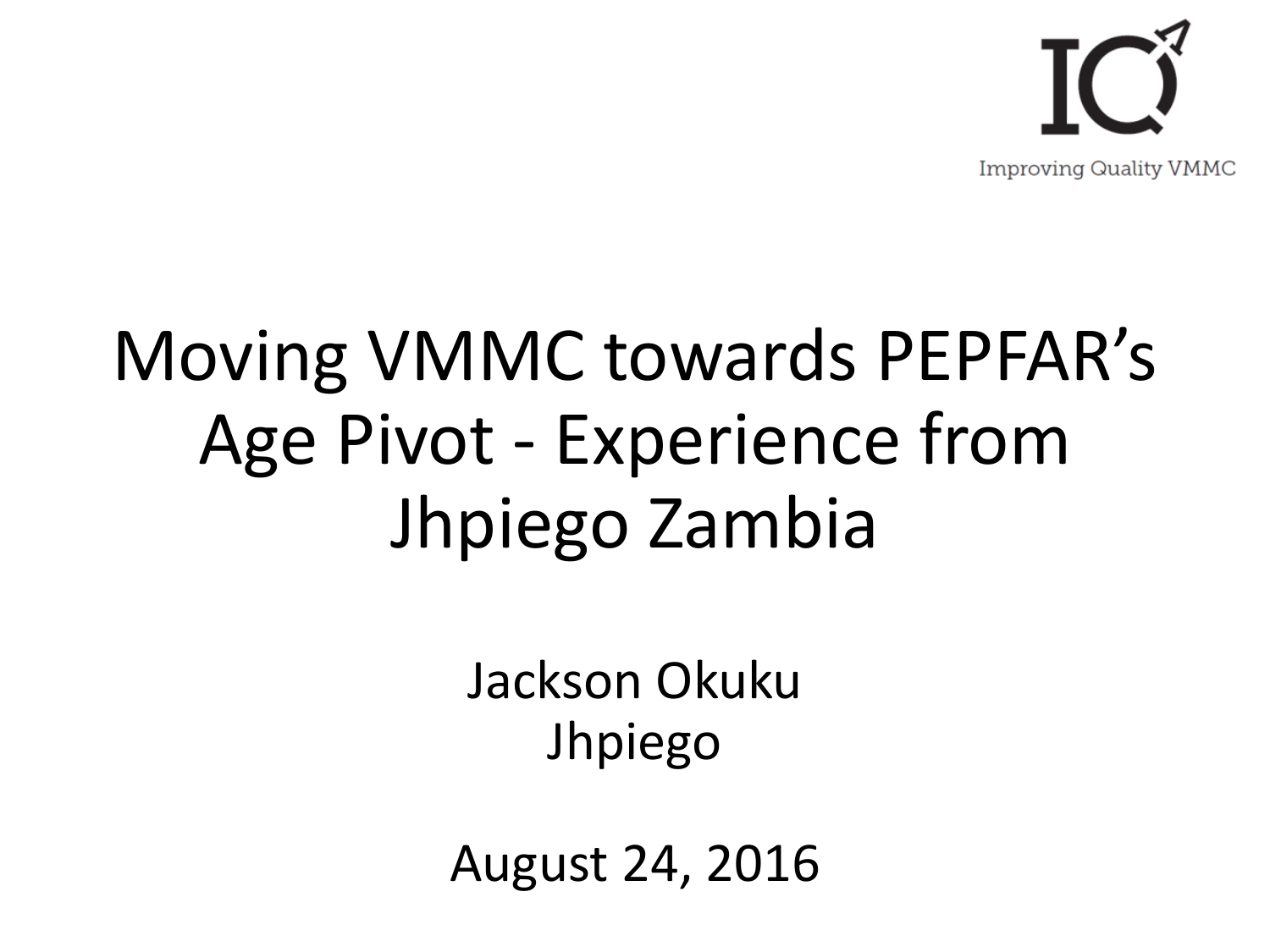# Development of strategy to reach age pivot

Developed Jhpiego specific **SBCC** strategy to guide demand creation

Profiled the audiences based on the National communication & advocacy strategy

Where to find them and What they do

How best to reach them with VMMC messages.

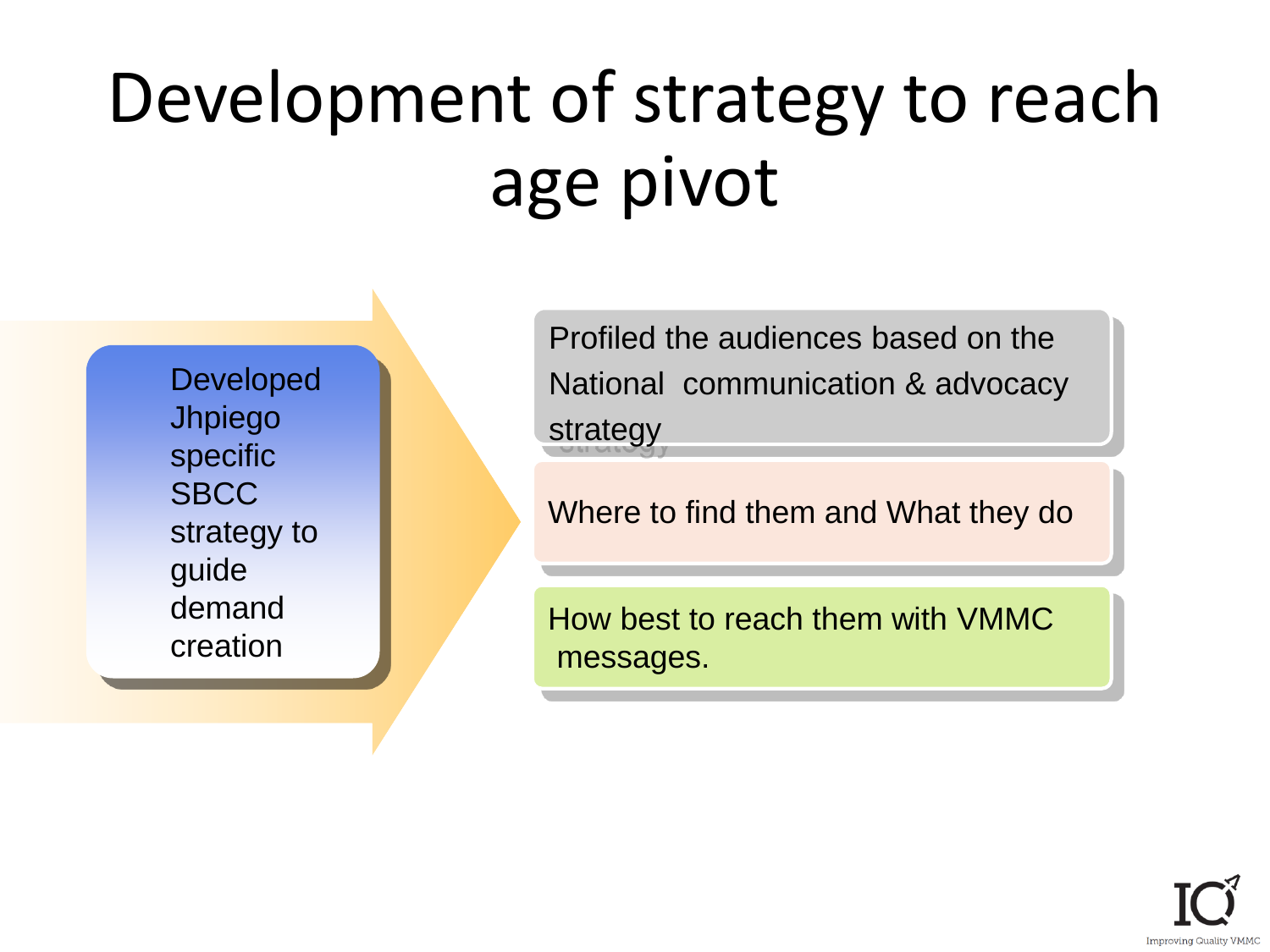### Demand creation strategy



**Stages of Change Theory**of Change Theory Stages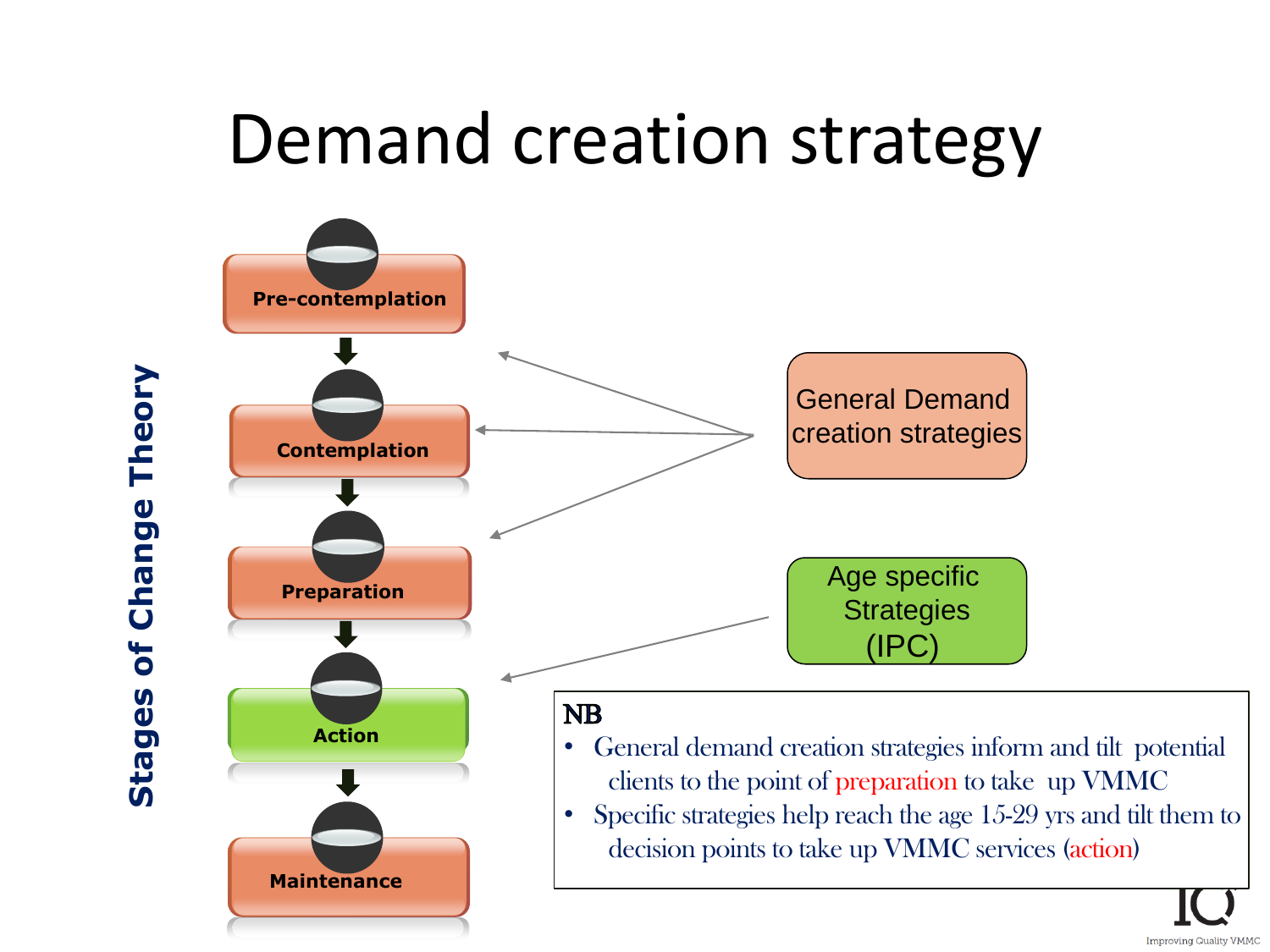### General strategies



**Improving Quality VMMC**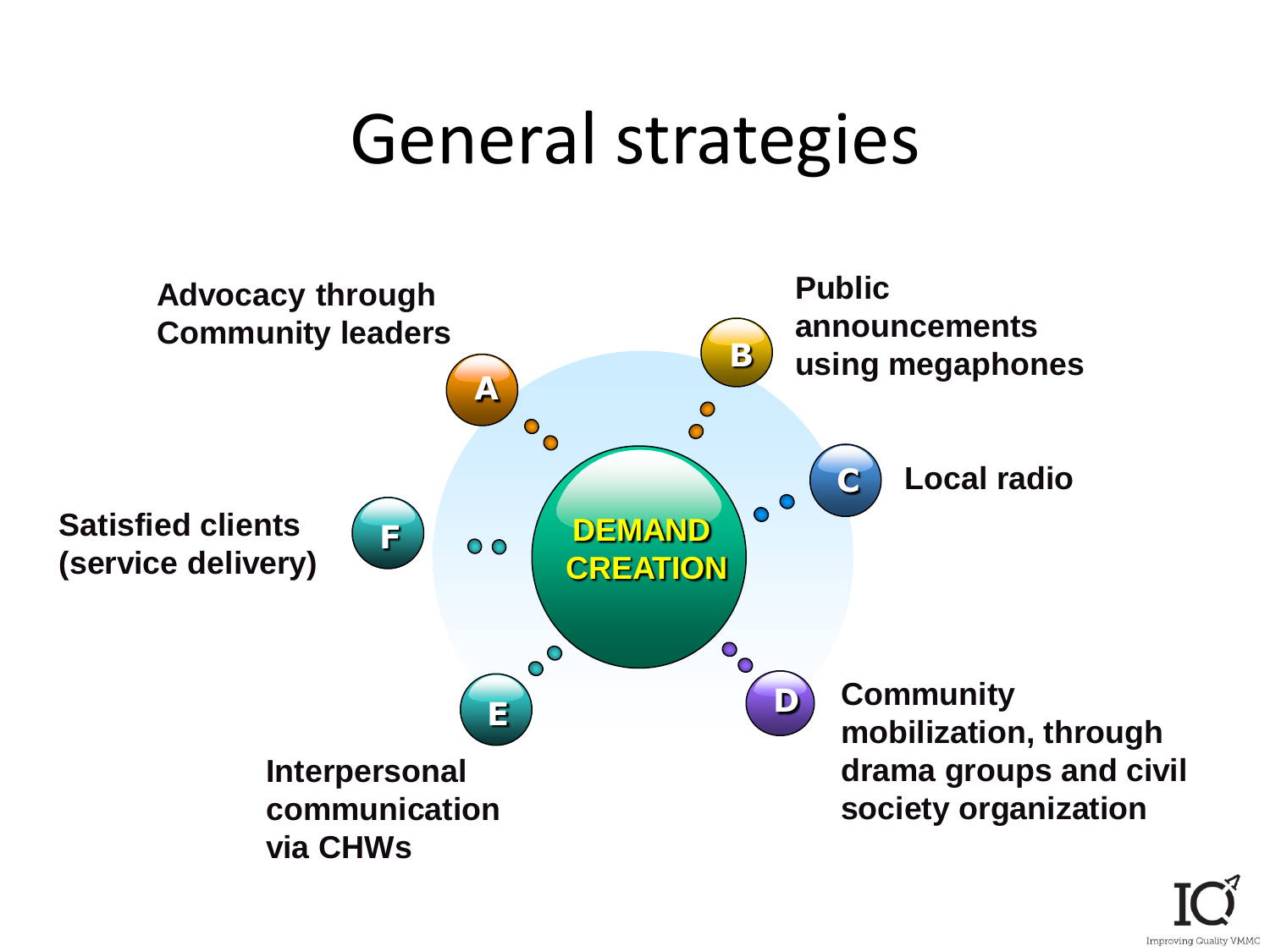### Age-specific strategies

#### **Engagement of more male community mobilisers**

- Male are not limited by culture from talking to boys 15yrs & older about sensitive issues like the penis e.g. VMMC
- Oriented in IPC and correct messaging.
- Conduct door to door activities using flip charts and information booklets
- Focus on clients 15-29 yr olds.

#### **Engaging communities with higher concentration of 15-29 yrs clients**

- Higher institutions of learning i.e. High schools, colleges and universities.
- Market place, Barber shops
- Work places formal and informal including farms

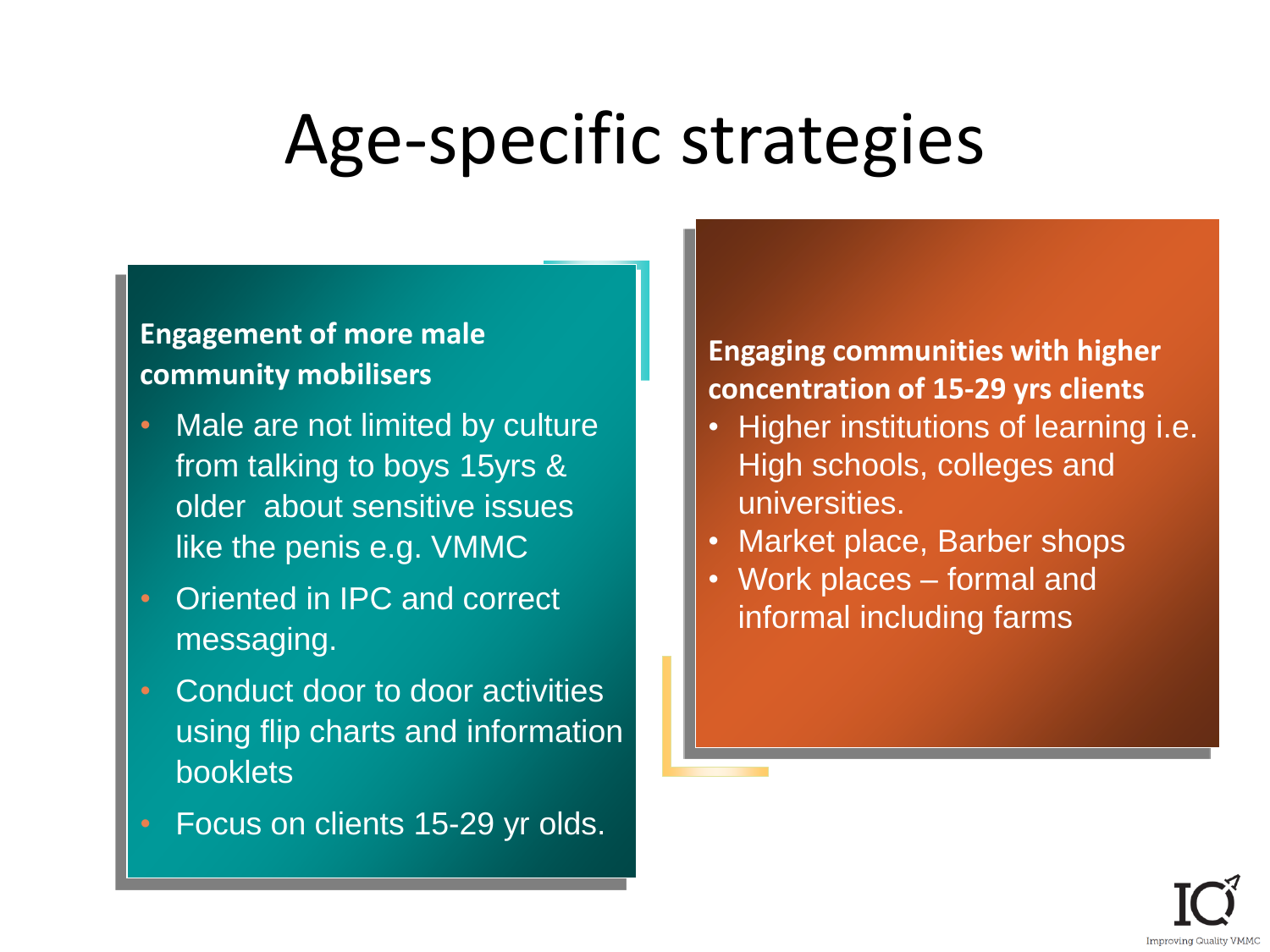### Increasing off-campaign service delivery



 $\blacksquare$ <10  $\blacksquare$  10-14  $\blacksquare$  15-29  $\blacksquare$  30-49  $\blacksquare$  50+

Number of VMMC – Oct 2015 to June 2016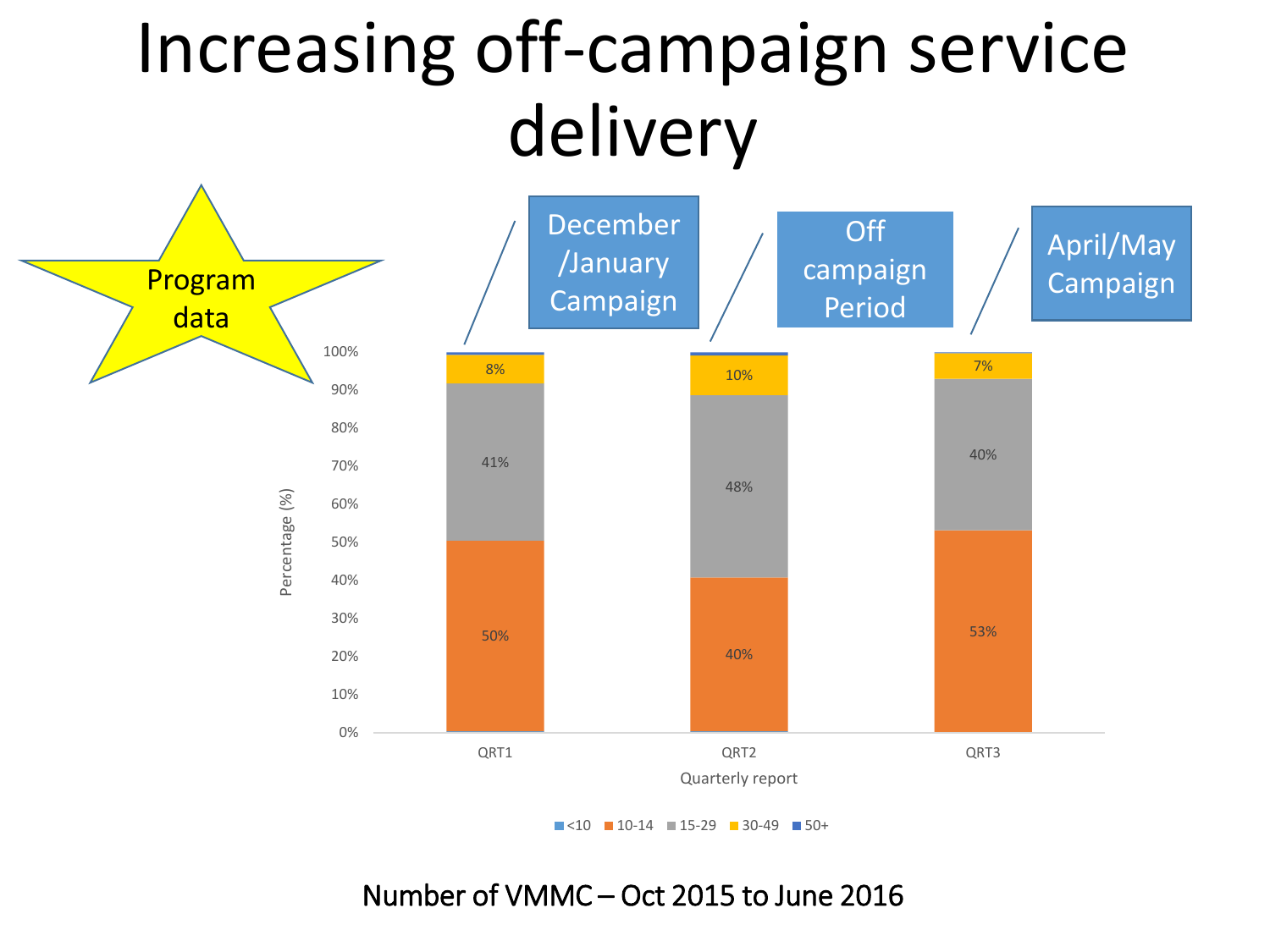### Age tailored services

- Evidence supports our experience that clients cite word-of-mouth (IPC) as influential in their decision to seek VMMC.<sup>1,2,3</sup>
	- Technical excellence,
	- good counselling, & post-operative care and follow-up
	- An environment of respect (privacy, confidentiality, trust & responsiveness

1 . Galukande M, Sekavuga DB, Duffy K, Wooding N, Rackara S, Nakaggwa F, et al. Mass safe male circumcision: early lessons from a Ugandan urban site - a case study. *Pan Afr Med J*. 2012;13:88. Medline

2. Nielsen Newswire [Internet]. New York: Nielsen; 2015. Why word-of-mouth is loudest in Africa. 2013 Apr 3 [cited 2015 Jan 18].

3. Sgaier K.S. , Baer J, Rutz D.C, Njeuhmeli E, Seifert-Ahanda K, Basinga P, Parkyn R, Laube C. (2015). Toward a systematic approach to generating demand for voluntary medical male circumcision: Insights and results from field studies. *Global Health: Science and Practice*, 3(2), 209-229.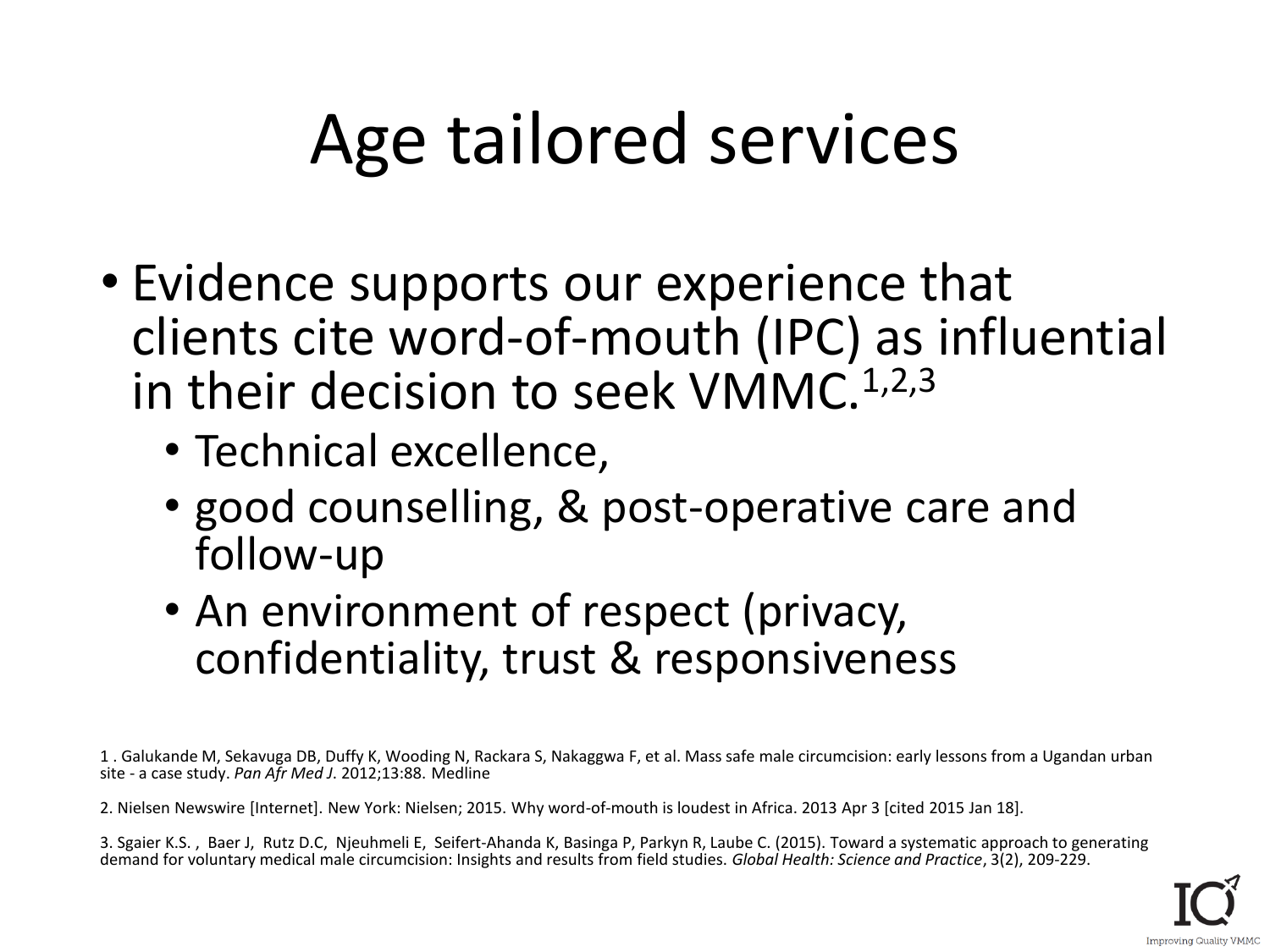# Challenges to reaching the age pivot

- The inadequate formative research to improve understanding of the target groups
- Limited evaluation of demand creation strategies
- Limited collaborations among community based organizations and implementing partners for demand creation
- Limited use of social media